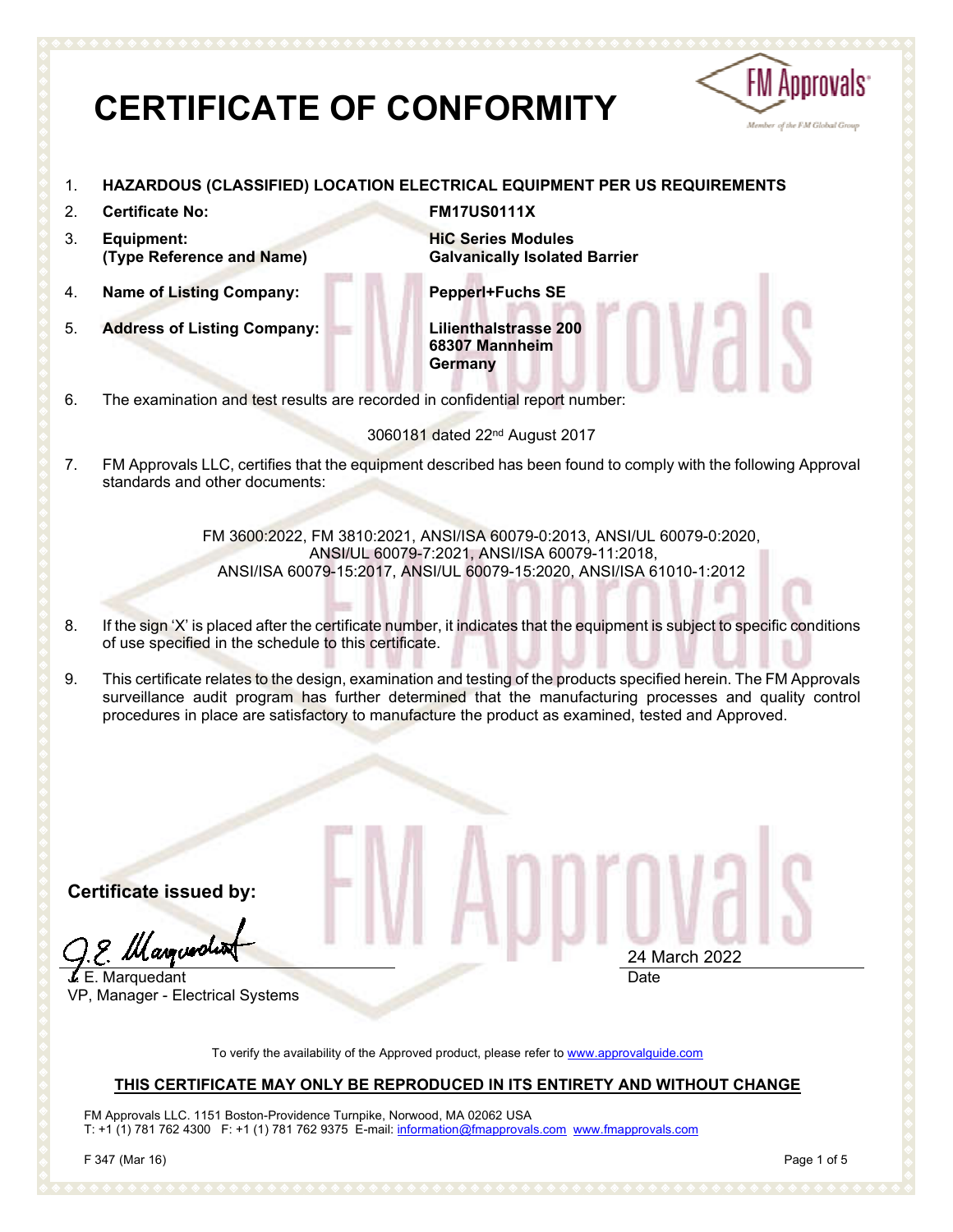



## US Certificate Of Conformity No: FM17US0111X

#### 10. Equipment Ratings:

#### **Modules HiC2081\*, HiC2831\*, HiC2832\*, HiC2873\*, HiC2877\***

Provides Intrinsically Safe ia circuits for Class I, Zone 0, Group IIC in accordance with the control drawing shown below, Non-Sparking Class I Zone 2 hazardous Group IIC T4, provides intrinsically safe ia circuits for Zone 20 Group IIIC hazardous (classified) locations with an ambient temperature of -20°C to +60°C

| <b>Control Dawing</b> | <b>Models</b>       |  |
|-----------------------|---------------------|--|
| 116-0429              | <b>HiC2081*</b>     |  |
| 116-0430              | HiC2831* / HiC2832* |  |
| 116-0431              | HiC2873* / HiC2877* |  |

#### **Module HiC2871A\***

Provides Intrinsically Safe ia circuits for Class I, Zone 0, Group IIC in accordance with the control drawing 116-0442, Increased Safety Class I Zone 2 hazardous Group IIC T4, provides intrinsically safe ia circuits for Zone 20 Group IIIC hazardous (classified) locations with an ambient temperature of -40°C to +70°C

#### **Module HiC2883\***

Provides Intrinsically Safe ia circuits for Class I, Zone 0, Group IIC in accordance with the control drawing 116- 0442, Increased Safety and Protected Sparking Class I Zone 2 hazardous Group IIC T4, provides intrinsically safe ia circuits for Zone 20 Group IIIC hazardous (classified) locations with an ambient temperature of -40°C to +70°C;

11. The marking of the equipment shall include:

#### **Modules HiC2081\*, HiC2831\*, HiC2832\*, HiC2873\*, HiC2877\***

Class I, Zone 2, AEx nA [ia] IIC T4 Gc

Zone 20, [AEx ia] IIIC

Ta =  $-20^{\circ}$ C to 60 $^{\circ}$ C

When installed per control drawing (see table in section 10 for actual drawing number)

#### **Module HiC2871A\***

Class I, Zone 2, AEx ec [ia Ga] IIC T4 Gc Zone 20, [AEx ia Da] IIIC Ta =  $-40^{\circ}$ C to  $70^{\circ}$ C When installed per control drawing 116-0442

#### **Module HiC2883\***

Class I, Zone 2, AEx ec nC [ia Ga] IIC T4 Gc Zone 20 [AEx ia Da] IIIC

#### **THIS CERTIFICATE MAY ONLY BE REPRODUCED IN ITS ENTIRETY AND WITHOUT CHANGE**

FM Approvals LLC. 1151 Boston-Providence Turnpike, Norwood, MA 02062 USA T: +1 (1) 781 762 4300 F: +1 (1) 781 762 9375 E-mail: information@fmapprovals.com www.fmapprovals.com

pprovals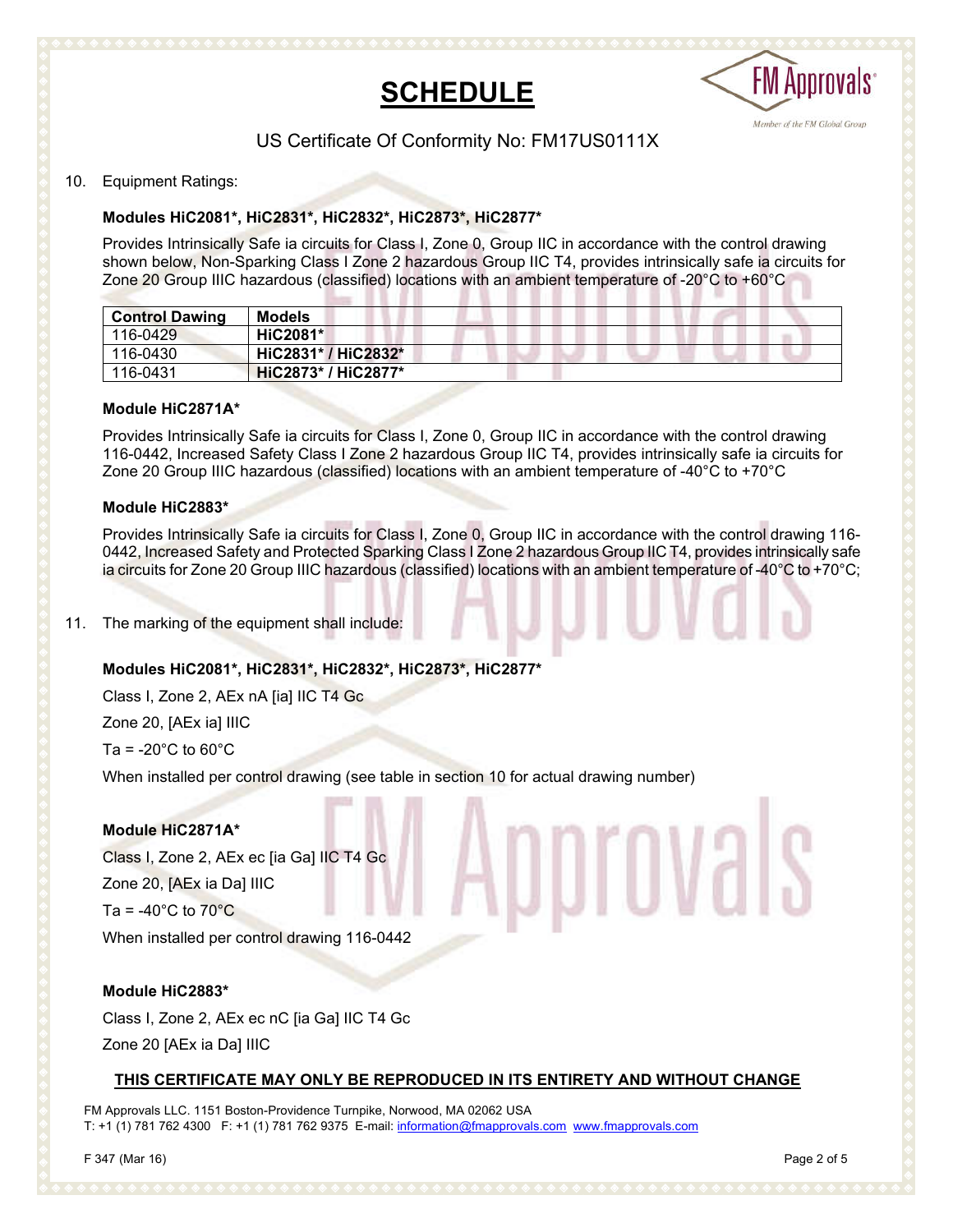## **SCHEDULE**



US Certificate Of Conformity No: FM17US0111X

#### Ta =  $-40^{\circ}$ C to  $70^{\circ}$ C

When installed per control drawing 116-0442

#### 12. **Description of Equipment:**

#### **General**

The Universal Temperature Converter Type HiC2081\* is an associated apparatus that transfers a signal from TC/mV, RTD (2, 3,4 wire) or potentiometer in a hazardous area to the safe area. The hazardous area circuit is galvanically isolated from the non-hazardous area circuit using a transformer and opto-couplers.

The isolated switch amplifier type HiC2831\* and HiC2832\* are an associated apparatus that transfers digital signals from the hazardous area to the safe area The hazardous area circuit is galvanically isolated from the nonhazardous area circuit using a transformers.

The Digital-Output repeater types HiC2873\* and HiC2877\* are associated apparatus that are design to energize solenoid valves, alarms sounders, display or LED indicators in the hazardous area controlled by Safe Area control signals (in the form of switch contact, logic level or loop powered). The hazardous area circuit is galvanically isolated from the non-hazardous area circuit using a transformer.

The Digital-Output repeater types HiC2871A\* and HiC2883\* are associated apparatus designed to supply power to solenoids, LED, and audible alarms in the hazardous area controlled by Safe Area control signals (in the form of logic signal or loop powered). The hazardous area circuit is galvanically isolated from the non-hazardous area circuit using a transformer.

**Construction** - The HiC modules are housed in plastic housing made of Polycarbonate with IP20 degree of protection. The electrical contacts are by made two 20 pin plug in connectors.

**Ratings** – The HiC2081\*, HiC2831\*, HiC2832\*, HiC2873\* and HiC2877\* have a Um of 253V and operate from a DC supply of up to 30 V. The HiC2871A\* and HiC2883\* have a Um of 60V and operate from a DC supply of up to 30 V.

m

| <b>Model</b>     | <b>Terminals</b> | Uo (Vdc) | $\log(mA)$ | Po<br>(mW) | $Co(\mu F)$ |      |            | $Lo$ ( $mH$ ) |       |            |
|------------------|------------------|----------|------------|------------|-------------|------|------------|---------------|-------|------------|
|                  |                  |          |            |            | <b>IIC</b>  | llВ  | <b>IIA</b> | <b>IIC</b>    | IIB   | <b>IIA</b> |
| HiC2081*         | 5a, 5b; 1a, 1    | 9        | 13.1       | 30         | 4.9         | 40   | 500        | 207           | 828   | 1657       |
| HiC2831*         | 5a, 5b           | 10.5     | 17.1       | 45         | 2.41        | 16.8 | 75         | 121.5         | 486.3 | 927.7      |
| HiC2832*         | 5a, 5b, 1a, 1    | 10.5     | 17.1       | 45         | 2.41        | 16.8 | 75         | 121.5         | 486.3 | 927.7      |
| <b>HiC2871A*</b> | 5a, 5b           | 26       | 110        | 715        | 0.099       | 0.77 | 2.6        | 2.9           | 11.7  | 23.5       |
| HiC2873*         | 5a, 5b           | 25.2     | 110        | 693        | 0.107       | 0.82 | 2.9        | 2.9           | 11.7  | 23.5       |
| HiC2877*         | 5a, 5b           | 25.2     | 93         | 586        | 0.107       | 0.82 | 2.9        | 4.1           | 16.4  | 32.8       |
| HiC2883*         | 5a, 5b           | 26       | 110        | 715        | 0.099       | 0.77 | 2.6        | 2.9           | 11.7  | 23.5       |

#### **Entity Parameters:**

#### **THIS CERTIFICATE MAY ONLY BE REPRODUCED IN ITS ENTIRETY AND WITHOUT CHANGE**

FM Approvals LLC. 1151 Boston-Providence Turnpike, Norwood, MA 02062 USA T: +1 (1) 781 762 4300 F: +1 (1) 781 762 9375 E-mail: information@fmapprovals.com www.fmapprovals.com

**Send the Send Street** 

ш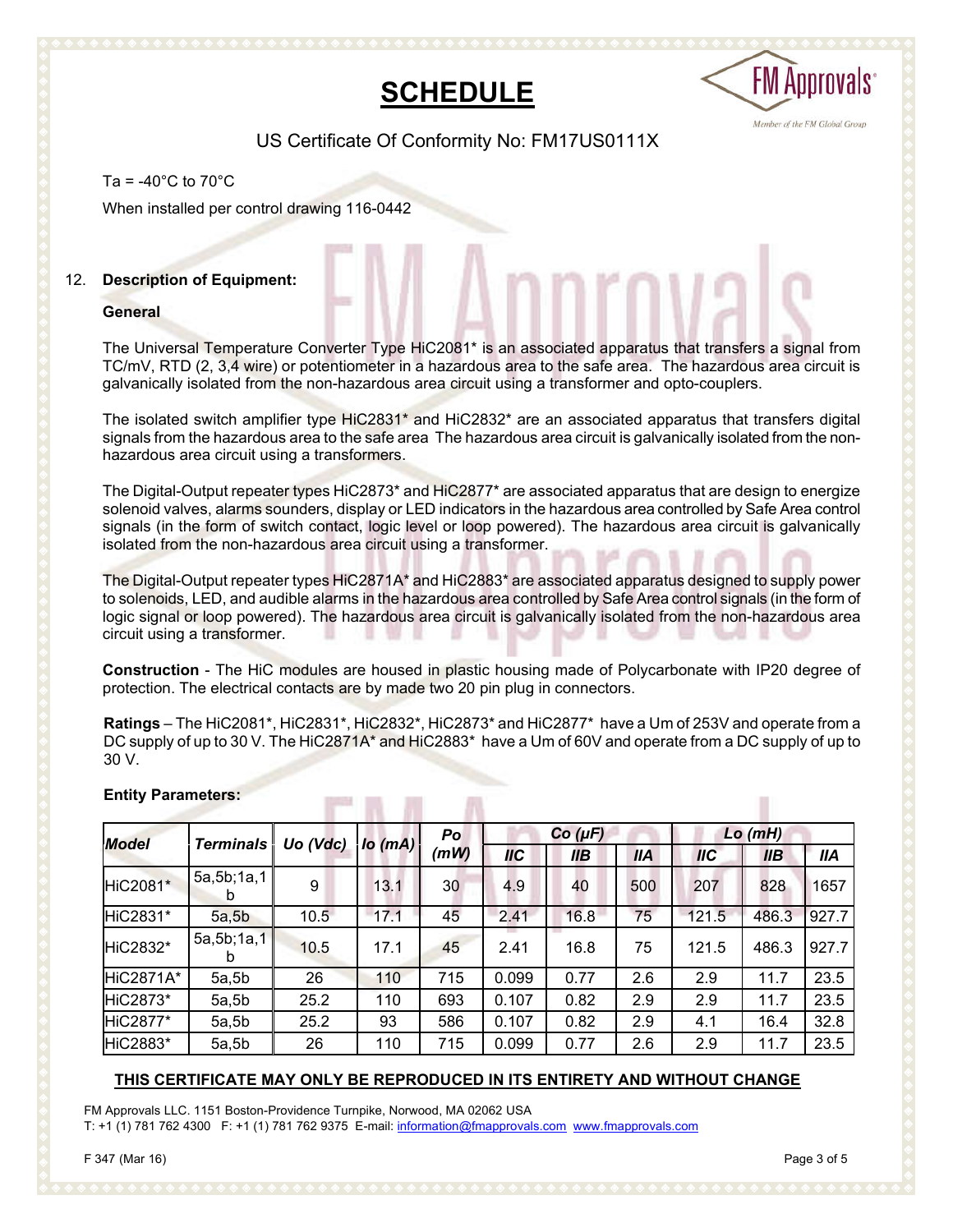



US Certificate Of Conformity No: FM17US0111X

#### *HiC Series Galvanically Isolated Barrier*

HiC2081\* Universal Temperature Converter HiC2831\* Isolated Switch Amplifier HiC2832\* Isolated Switch Amplifier HiC2871A\* Solenoid Driver HiC2873\* Solenoid Driver HiC2877\* Solenoid Driver HiC2883\* Solenoid Driver

#### 13. **Specific Conditions of Use:**

1. When installed in a Class 1 Zone 2 installation, the equipment shall be mounted within a tool-secured enclosure which is capable of the Class 1 Zone 2 wiring methods in specified in the National Electrical Code (NFPA 70) The equipment shall be installed in an enclosure with a minimum ingress protection rating of IP54 unless the equipment is installed in a dry, clean, indoor location, the enclosure shall at minimum meets the requirement of IP4X.

Approvais

- 2. For Zone installations, ensure protection of supply terminals against transient voltages exceeding 140% of the rated supply voltage.
- 3. HiC2871A\* and HiC2883\* module installations shall be protected to achieve a pollution degree of 2 or lower.

#### 14. **Test and Assessment Procedure and Conditions:**

This Certificate has been issued in accordance with FM Approvals US Certification Requirements.

#### 15. **Schedule Drawings**

A copy of the technical documentation has been kept by FM Approvals.

#### 16. **Certificate History**

Details of the supplements to this certificate are described below:

| Date                                                                                                                                                                                                                                                                | <b>Description</b>                                                                                                                                         |  |  |  |  |  |  |
|---------------------------------------------------------------------------------------------------------------------------------------------------------------------------------------------------------------------------------------------------------------------|------------------------------------------------------------------------------------------------------------------------------------------------------------|--|--|--|--|--|--|
| 22 <sup>nd</sup> August 2017                                                                                                                                                                                                                                        | Original Issue.                                                                                                                                            |  |  |  |  |  |  |
| 10 <sup>th</sup> November 2017                                                                                                                                                                                                                                      | Supplement 1:<br>Report Reference: - 3060181 dated 10th November 2017.<br>Description of the Change: correct typographical error in listing from nA to ec. |  |  |  |  |  |  |
| Supplement 2:<br>Report Reference: - PR461670 dated 24th March 2022.<br>24 <sup>th</sup> March 2022<br>Description of the Change: Entity Parameters table added to Description section.<br>Update the standards to FM3600:2022, FM3810:2021, ANSI/ISA 60079-7:2021, |                                                                                                                                                            |  |  |  |  |  |  |

#### **THIS CERTIFICATE MAY ONLY BE REPRODUCED IN ITS ENTIRETY AND WITHOUT CHANGE**

FM Approvals LLC. 1151 Boston-Providence Turnpike, Norwood, MA 02062 USA T: +1 (1) 781 762 4300 F: +1 (1) 781 762 9375 E-mail: information@fmapprovals.com www.fmapprovals.com